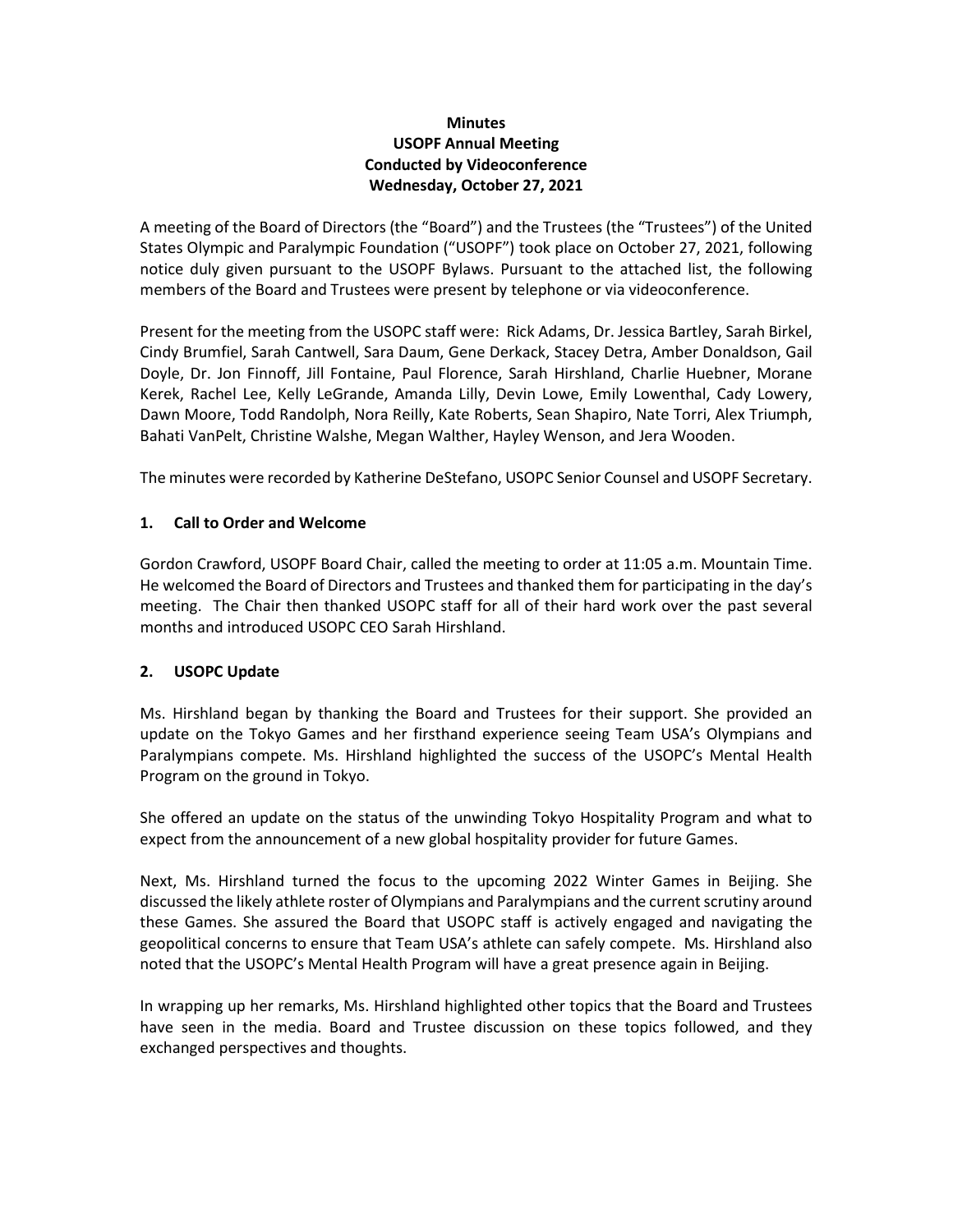### **3. Athlete Services Report**

Ms. Hirshland introduced USOPC Chief of Athlete Services Bahati VanPelt to provide an update on Athlete Services. Referring to advance materials for the meeting, Mr. VanPelt reported to the Board and Trustees on athlete development and engagement, athlete safety and security, and areas for opportunity and growth within the Olympic and Paralympic athlete community. He highlighted the effectiveness of the tuition grant program and the plan to revamp the ACE Working Group after the 2022 Winter Games.

Mr. VanPelt then invited USOPC Director of Mental Health Services Dr. Jessica Bartley and USOPC Vice President of Sports Medicine Amber Donaldson to discuss current issues that athletes are facing, an increased focus on athletes' mental health as a part of overall athlete well-being, and the ongoing work with other countries to discuss and develop best practices as it relates to mental health and wellness. Dr. Bartley and Ms. Donaldson also reported on the benefit to athletes in having USOPC Mental Health Officers available in Tokyo and the same plan for Beijing.

# **4. Olympic and Paralympic Sport Performance Update**

Next, Chief of Sport Performance and NGBs Rick Adams referred to advance materials for the meeting and reported on the USOPC's continued commitment to sustained competitive excellence for Team USA athletes. He reported on Team USA sport performance during the Tokyo Olympic and Paralympic Games. Mr. Adams highlighted that we have so much to be proud of in the way Team USA's athletes competed and represented their country. He also discussed the challenges faced, the COVID-19 protocols, and the incredible effort from the USOPC staff and all athletes to compete at the highest level.

Mr. Adams previewed the upcoming 2022 Beijing Winter Games and the ways in which Sport Performance will continue to leverage its sport performance team model approach to drive highperformance related decisions and provide Team USA athletes, coaches, and NGBs with tailored services.

#### **5. Development Update**

Before beginning the Development update, USOPC Chief Development Officer and USOPF President Christine Walshe introduced a video presentation featuring Allyson Felix. After the video presentation, Ms. Walshe gave an overview of the history of the Olympic and Paralympic Games. She discussed the USOPF's 2021 new fundraising activity by program, key takeaways from the year's fundraising efforts, and new areas for growth and development. Ms. Walshe also noted the success of the Summer of Dreams campaign launched in conjunction with the USOPF's domestic activation during the Tokyo Games.

Ms. Walshe introduced Robin Lorenzini who provided an update on the launch of the Service & Hope Grant Award Program for athletes. Referring to advance materials for the meeting, Ms. Lorenzini gave in overview of the program that will annually recognize up to four Team USA athletes for their commitment to serving and bettering their communities through nonprofit work